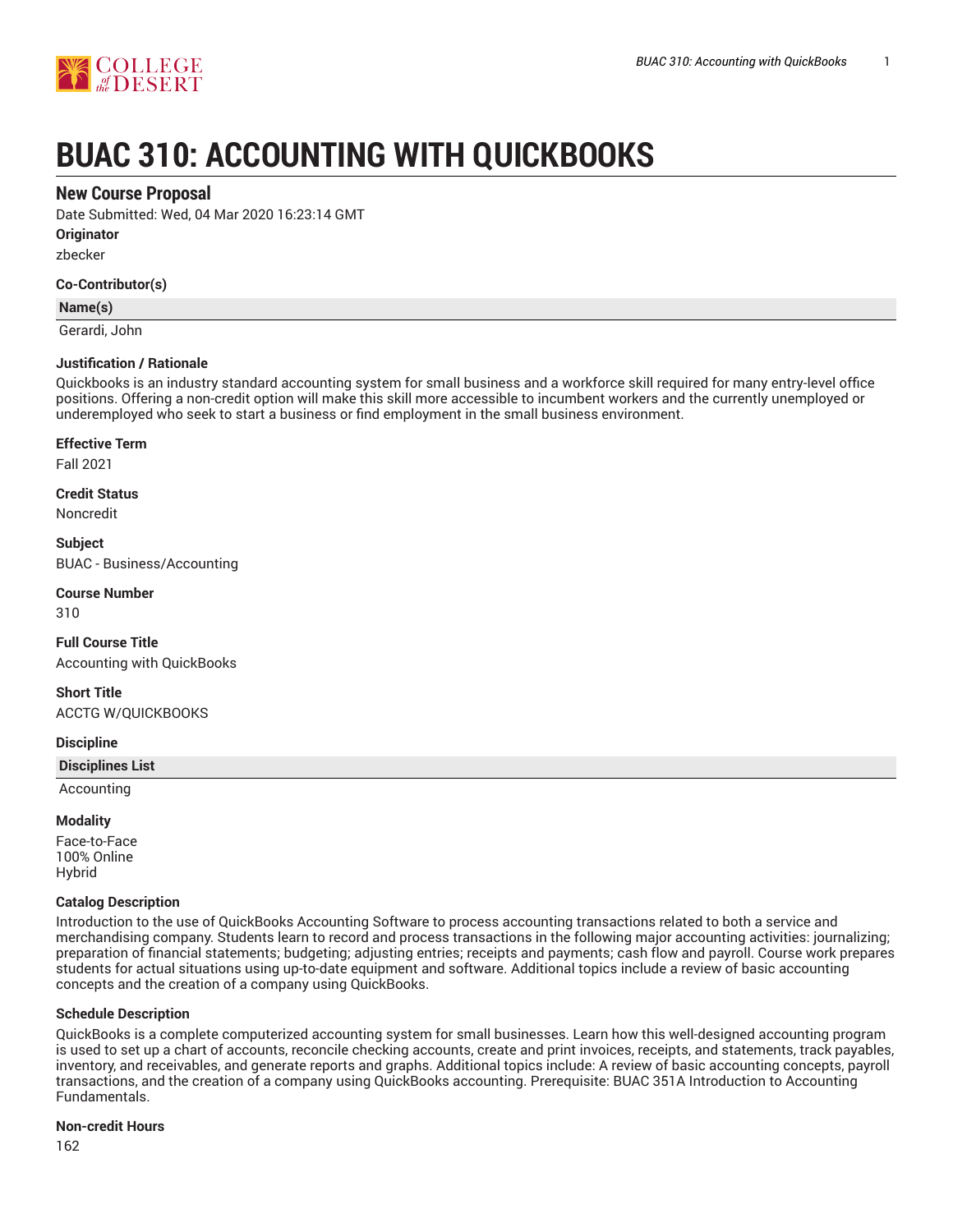

**Lecture Units**

 $\Omega$ 

**Lab Units** 0

**In-class Hours** 54

**Out-of-class Hours** 108

**Total Course Units** 0 **Total Semester Hours** 162

**Override Description** Noncredit override.

**Prerequisite Course(s)** Prerequisite: BUAC 351A

# **Required Text and Other Instructional Materials**

**Resource Type** Book

**Author** Kay, Donna

**Title** Computer Accounting With QuickBooks 2019

**Publisher** McGraw-Hill/Irwin

**Year** 2019

**College Level** Yes

**Flesch-Kincaid Level** 12.7

**ISBN #** 9781259741104

**Class Size Maximum** 28

**Entrance Skills**

Explain the basics of accounting as an information system.

**Requisite Course Objectives**

BUAC 351A-Develop comprehensive understanding of accounting as an information system.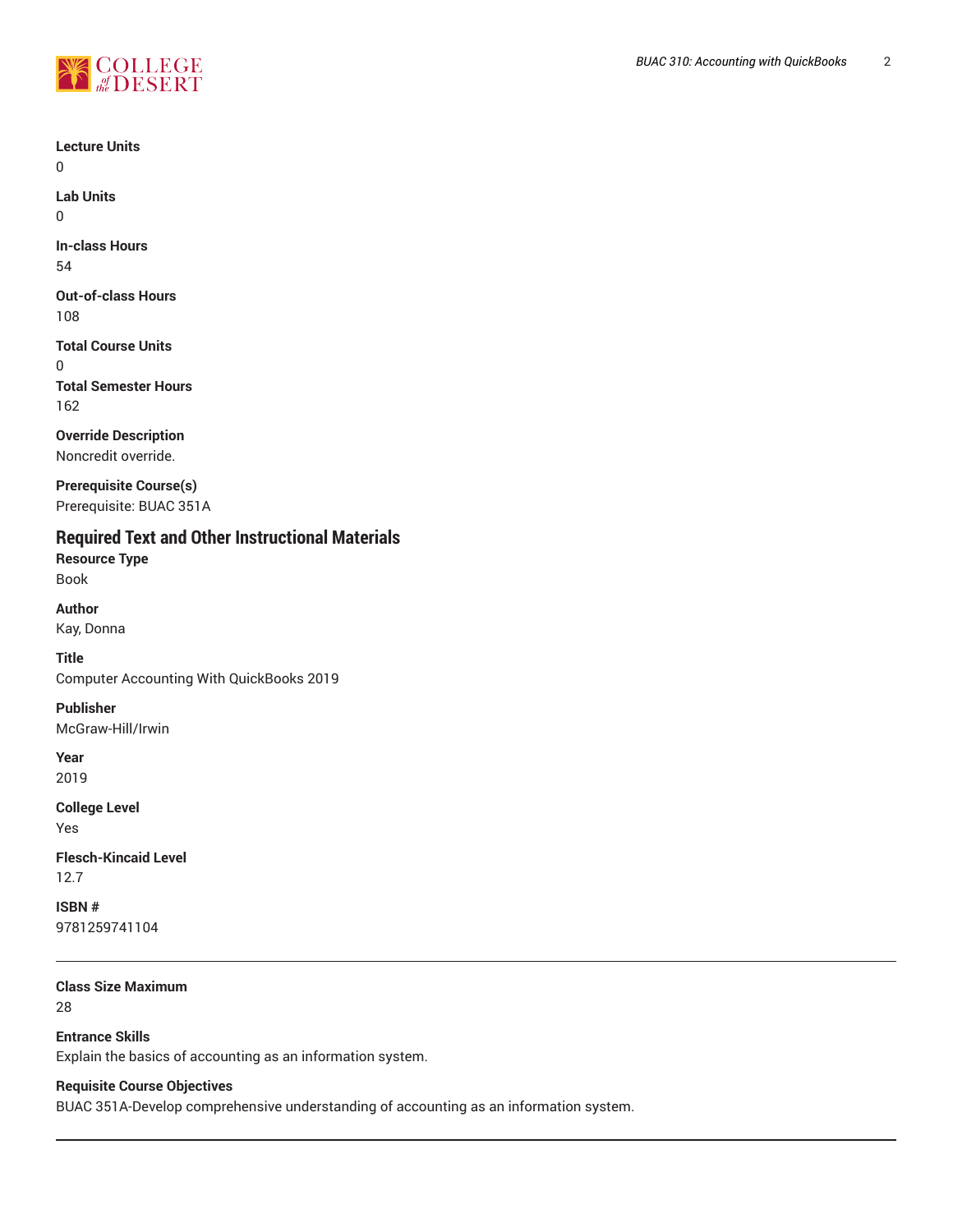

# **Entrance Skills**

Analyze basic accounting problems.

#### **Requisite Course Objectives**

BUAC 351A-Analyze accounting problems.

#### **Entrance Skills**

Explain how accounting is used in planning, control and decision-making.

#### **Requisite Course Objectives**

BUAC 351A-Explain how managerial accounting is used in planning, control, and decision making.

#### **Course Content**

- 1. Introduction to Quick Books software
- 2. Accounting cycle service business
- 3. Accounting cycle merchandising business
- 4. Vendors and customer entries
- 5. Fixed asset accounting
- 6. Payroll accounting
- 7. Partnerships and corporations
- 8. Financial statement analysis
- 9. Departmentalized accounting
- 10. Accounting system set-up: account classification and format design

#### **Course Objectives**

|             | <b>Objectives</b>                                                                                             |
|-------------|---------------------------------------------------------------------------------------------------------------|
| Objective 1 | Install the QuickBooks program software.                                                                      |
| Objective 2 | Create a new company file.                                                                                    |
| Objective 3 | Create and access a company backup file.                                                                      |
| Objective 4 | Create a chart of accounts.                                                                                   |
| Objective 5 | Create invoices, receive payments, enter sales receipts and make deposits.                                    |
| Objective 6 | Enter bills, pay bills and write checks.                                                                      |
| Objective 7 | Make general journal entries, display and print period-end accounting reports and print financial statements. |
| Objective 8 | Use the payroll setup function to pay employees, pay payroll liabilities, and process payroll forms.          |
| Objective 9 | Perform banking functions; transfer funds, reconcile accounts, and enter credit card charges.                 |

#### **Student Learning Outcomes**

|           | Upon satisfactory completion of this course, students will be able to:                                                                                                                                                                                                               |
|-----------|--------------------------------------------------------------------------------------------------------------------------------------------------------------------------------------------------------------------------------------------------------------------------------------|
| Outcome 1 | Activate accounting software and use menus and icons to access software features and tools.                                                                                                                                                                                          |
| Outcome 2 | Demonstrate the ability to apply accounting principles between manual accounting systems and computerized<br>accounting systems through the use of computers.                                                                                                                        |
| Outcome 3 | Record all bookkeeping transactions for a small business using accounting software including: sales transactions,<br>purchasing transactions, bank reconciliations, adjusting journal entries, finding and correcting errors, budgeting, and<br>preparation of financial statements. |

# **Methods of Instruction**

| <b>Method</b>                      | Please provide a description or examples of how each instructional<br>method will be used in this course. |
|------------------------------------|-----------------------------------------------------------------------------------------------------------|
| Demonstration, Repetition/Practice | In-class practice including feedback, coaching and evaluation by the<br>instructor.                       |
| Technology-based instruction       | Publisher-provided instructional support and on-line accounting<br>exercises and problem sets.            |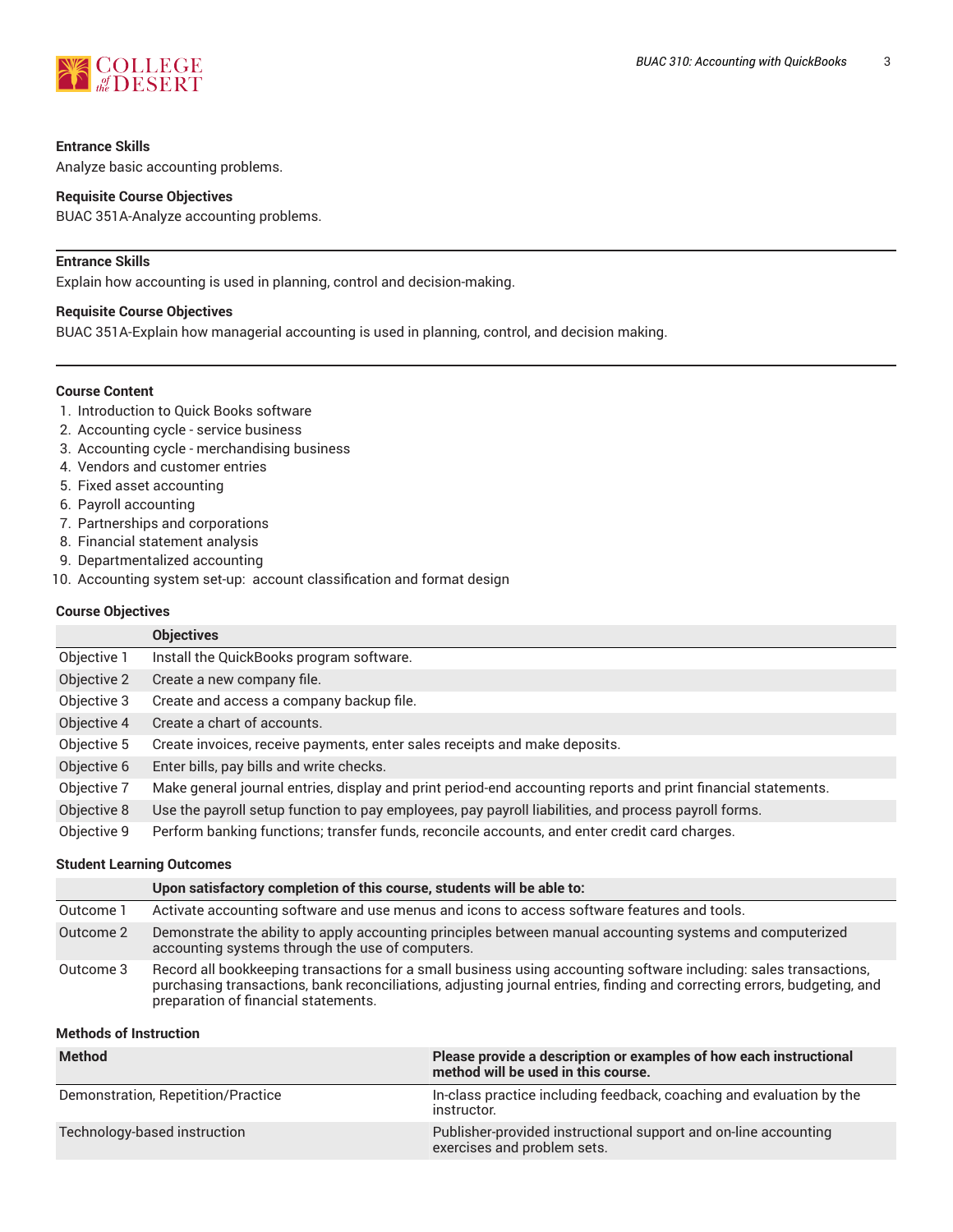

| Participation                                    | In-class or online discussion of current topics relevant to the materials of<br>the course.                                 |                           |
|--------------------------------------------------|-----------------------------------------------------------------------------------------------------------------------------|---------------------------|
| Lecture                                          | Instructor-led lecture explaining accounting concepts, providing real-life-<br>context, and problem-solving demonstrations. |                           |
| Discussion                                       | In-class or online discussion questions.                                                                                    |                           |
| <b>Methods of Evaluation</b>                     |                                                                                                                             |                           |
| <b>Method</b>                                    | Please provide a description or examples of how<br>each evaluation method will be used in this course.                      | <b>Type of Assignment</b> |
| Written homework                                 | Problem-solving, essay and/or analysis<br>interpretation and presentation.                                                  | Out of Class Only         |
| Student participation/contribution               | Problem-solving exercises.                                                                                                  | In Class Only             |
| Mid-term and final evaluations                   | Examinations, which include problem-solving, essay<br>and/or analysis interpretation and presentation.                      | In and Out of Class       |
| Tests/Quizzes/Examinations                       | Quizzes and examinations.                                                                                                   | In and Out of Class       |
| Product/project development evaluation           | Real-life problems presented for solution.                                                                                  | In and Out of Class       |
| Presentations/student demonstration observations | Presentation of solutions to real-life problems.                                                                            | In Class Only             |
| Computational/problem-solving evaluations        | Problem-solving exercises, both oral and written<br>assignments.                                                            | In and Out of Class       |
| Laboratory projects                              | Problem-solving using Quickbooks software.                                                                                  | In Class Only             |
| Other                                            | Out-of-class hours will be accounted for<br>electronically using the Learning Management<br>System.                         | Out of Class Only         |

#### **Assignments**

#### **Other In-class Assignments**

- 1. Attendance of lectures with comprehensive note taking.
- 2. Examinations of various types, such as problem sets, essay, and multiple choice.
- 3. Reading of textbook and various other recommended supplementary literature.
- 4. Completion of assigned accounting exercises and problems.

# **Other Out-of-class Assignments**

- 1. Readings in the textbook and various other recommended supplementary literature.
- 2. Completion of weekly assigned exercises in each chapter using any available computer.

# **Grade Methods**

Pass/No Pass Only

# **Distance Education Checklist**

**Include the percentage of online and on-campus instruction you anticipate.**

# **Instructional Materials and Resources**

# **Effective Student/Faculty Contact**

#### Which of the following methods of regular, timely, and effective student/faculty contact will be used in this course?

#### **Within Course Management System:**

Timely feedback and return of student work as specified in the syllabus Discussion forums with substantive instructor participation Chat room/instant messaging Regular virtual office hours Private messages Online quizzes and examinations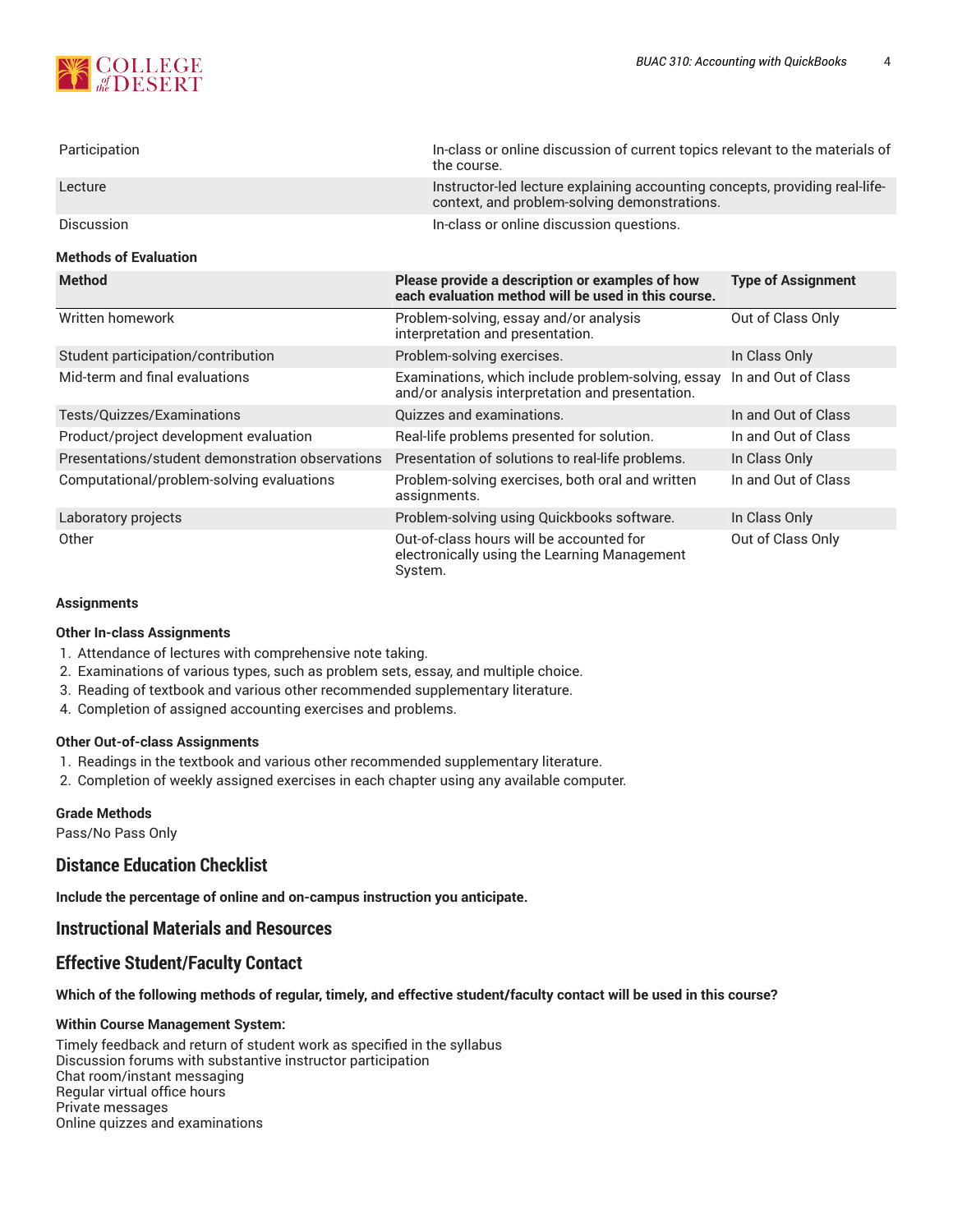

**External to Course Management System:** Posted audio/video (including YouTube, 3cmediasolutions, etc.)

# **Other Information**

# **MIS Course Data**

**CIP Code** 52.0302 - Accounting Technology/Technician and Bookkeeping.

**TOP Code** 050200 - Accounting

**SAM Code** D - Possibly Occupational

**Basic Skills Status** Not Basic Skills

**Prior College Level** Not applicable

**Cooperative Work Experience** Not a Coop Course

**Course Classification Status** Other Non-credit Enhanced Funding

**Approved Special Class** Not special class

**Noncredit Category** Short-Term Vocational

**Funding Agency Category** Not Applicable

**Program Status** Program Applicable

**Transfer Status** Not transferable

**General Education Status** Not applicable

**Support Course Status** Course is not a support course

**Allow Audit** No

**Repeatability** Yes **Repeatability Limit** NC **Repeat Type** Noncredit